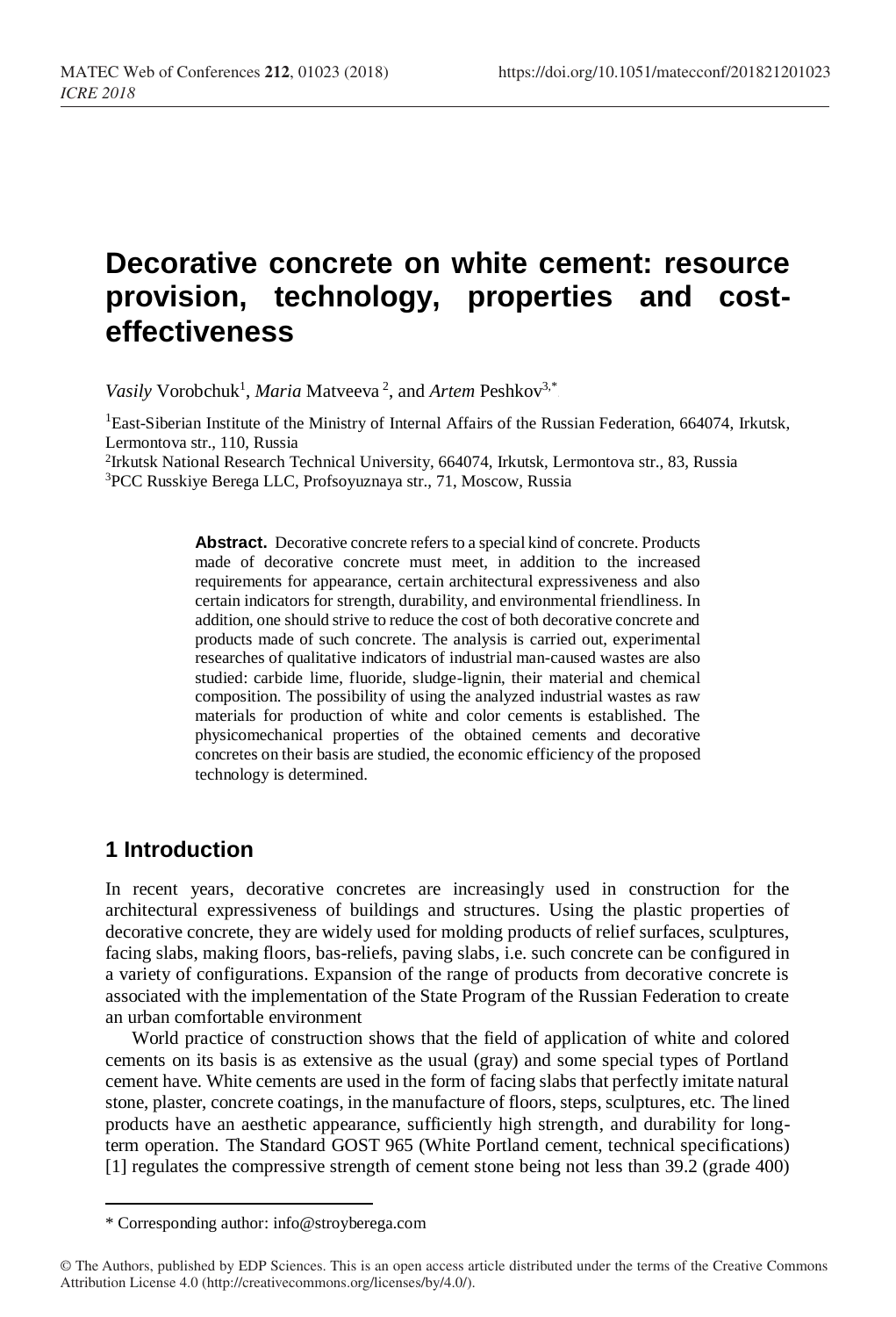and 49.0 (grade 500). In this case, the coefficient of whiteness of light reflection in % of the absolute scale should be not less than 80% (first grade), 75% (second grade), and 70% (third grade). Naturally, the production of such cement requires a raw material base, containing a low iron content, and the absence of oxides of manganese, chromium. In other words, the output of white Portland cement is based on the use of pure calcite and kaolin clays, so that the total Fe2O3 content in white cement does not exceed 0.8% (1%) [2].

Most of the research on the production of white Portland cement was carried out, and the technology was worked out in obtaining the most white cement at the Shchurovsky factory. In the USSR, the production of white Portland cement was organized in the Tauz factory in 1936. It was interrupted during the Great Patriotic War and was resumed in 1947. In 1953, the production of white Portland cement was organized in a special workshop at the Shchurovsky factory, starting from the commercial production of colored cements in 1960. Beginning in 1936, these cements were used in the most important buildings in the form of mortar and concrete in the manufacture of facing slabs, floors, and steps of sculptures.

To increase color cements of light color by the joint grinding of clinker and pigment, it is necessary that the crushed clinker has a brightness factor of at least 75-80%; for darker cements, it should be not lower than 60-70%. In this case, pigments should be of high alkalinity. There is not so much raw material in the world that is suitable for the production of such cement. The technology of making white cement is more complicated and more expensive; therefore, as a rule, it costs twice as much as the usual gray Portland cement. Taking into account the requirements for white cement and the fact that the existing cement plant is located in the European part of Russia, the white cement for Eastern Siberia and the Baikal area is expensive and scarce, which affects the cost of finishing works and the production of decorative concrete products.

According to the Eurocement Group holding, out of 180 thousand tons of white cement consumed in Russia in 10 months of 2015, 70 thousand tons account for deliveries from Turkey, as well as for own production (60 thousand tons), for supplies from Egypt (30 thousand tons), and from Denmark (15 thousand tons). The remaining 5 thousand tons are the imports from different countries.

From the above, it should be concluded that there is a strong need to search for raw materials, as well as to develop a new cost-effective, energy-saving technology for the production of white cement and products with its use, taking into account the requirements of aesthetics, strength, durability, environmental friendliness, and economic efficiency

### **2 Materials and methods**

The object of the study is the man-caused waste from chemical enterprises and the Baikal Pulp and Paper Mill (BPPM).

The aim of the work is to prove the possibility of obtaining white cement on the basis of mixing man-caused waste with subsequent heat treatment and grinding.

In the process of work, experimental studies of the qualitative indices of industrial mancaused wastes were carried out: carbide lime (CL), fluoride (FA), sludge-lignin, their material and chemical composition.

As a result of the study, it was demonstrated for the first time that it is possible to obtain mineral cement astringent hydration hardening based on the sludge-lignin of BPPM and slurries of chemical technologies, such as a white fast-hardening cement of high activity.

As a result of the study, it was shown for the first time that it is possible to obtain mineral knitting hydration hardening of the type of white fast-hardening cement of high activity based on sludge-lignin of BPPM and slurries of chemical technologies.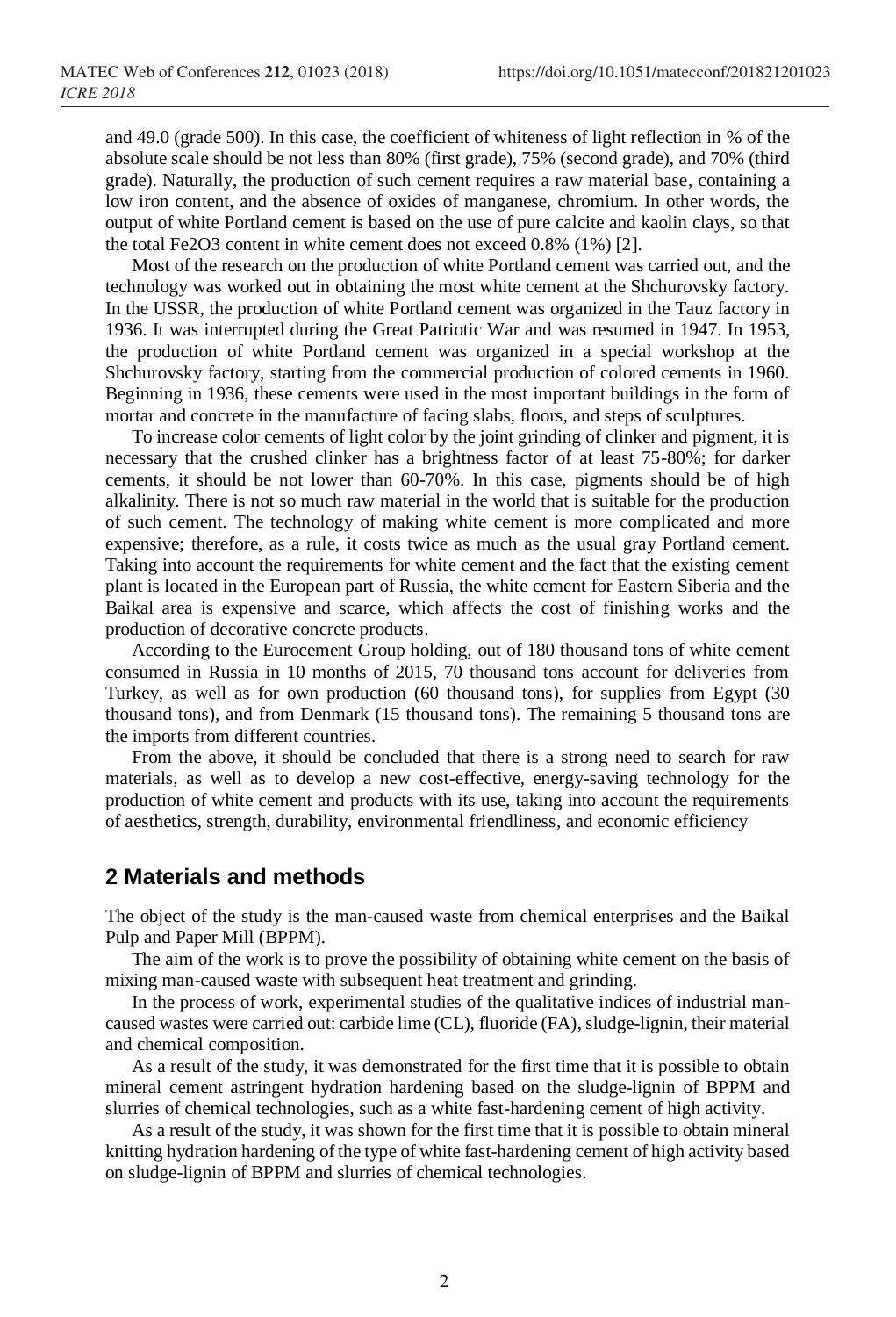Thus, the main objective of the study is to justify the possibility, using mineral ferruginous components of raw materials, to synthesize a white mineral binder capable of quickly forming a white artificial stone.

#### **1. Principle of synthesizing the mineral binder**

To intensify the burning process of Portland cement clinker in order to save thermal energy in the cement industry, various mineralizers are used. The mineralizing effect of various calcium sulfates has been studied. We [3] confirmed that gypsum reduces the firing temperature to 1250-1350°C, prevents the formation of hydraulically inert gelatite, accelerates the binding of lime. In this case, calcium sulfosaluminates and calcium sulfosilicates are formed in the low-temperature sinter, which are stable in the temperature range 1100-1350°C. The resulting speck, crushed and water-cured, is able to form a plastic mass (dough), which quickly hardens to form a solid stone.

#### **2. Basic and auxiliary materials**

The Carbide sludge (CS), which is the slaked, second grade lime with a bluish shade, is the product of the decomposition of calcium carbide in the production of acetylene gas at the Usolye-Siberian chemical plant in the town of Uolie-Sibirskoe.

Fluoride is a waste product of hydrogen fluoride produced at OJSC Angarsk Electrolysis Chemical Combine, Angarsk.

Ash of the sludge lignin. Colloidal sediments with a volume of about  $8 \text{ m}^3$  are stored in storage maps in the territory of the former Baikal Pulp and Paper Mill (BPPM). The ratio of components in the sediment is the following: lignin substances (40-45%), fiber (15-20%), activated sludge (15-20%), and ash residue (10-20%). Since alumina and polymethyl acrylate were used as a coagulant and a flocculant for physicochemical treatment of waste water at the BPPM, their residual concentrations are also present in the lignin slurry. In 50 grams of sediment, alumina is contained up to 5 g. When the sludge mass is burned, an ash containing up to 75%  $Al_2O_3$  is formed from the accumulator, which can be the main component for the production of calcium sulphoaluminate, a mineral of white clinker.

| Content, %       | SiO <sub>2</sub> | $Al_2O_3$ | Fe <sub>2</sub> O <sub>3</sub> | CaO  | MgO  | $R_2O$ | TiO <sub>2</sub> | SO <sub>3</sub> |       |
|------------------|------------------|-----------|--------------------------------|------|------|--------|------------------|-----------------|-------|
| Carbide          | 1,83             | 0.72      | 0.41                           | 69.5 | 0.74 | 0.6    | 0.76             | 0.21            | 26,42 |
| sludge           |                  |           |                                |      |      |        |                  |                 |       |
|                  |                  |           |                                |      |      |        |                  |                 |       |
| <b>Fluoramps</b> | 1.97             | 0.61      | 0.42                           | 31.6 | 0.75 | 0,07   |                  | 42.6            |       |
| Sludge lignin,   | 22               | 72        |                                | ∠    | -    |        |                  | 1,0             |       |

**Table 1.** Chemical composition of components for the preparation of cement charge.

#### **3. Research methodology.**

#### **3.1. Equipment and tools.**

1) Drying cabinet with a maximum temperature of 250°C.

2) To measure the mass of samples, electronic scales with a weighing accuracy of 0.01 g.

3) Silite muffle furnace for sintering of raw batch.

4) A mixture of charge components was produced in a laboratory, planetary mill.

6) For the production of samples from the obtained cement, hexane-shaped steel molds having a cell size  $2,0*2,0, 2,0$  cm.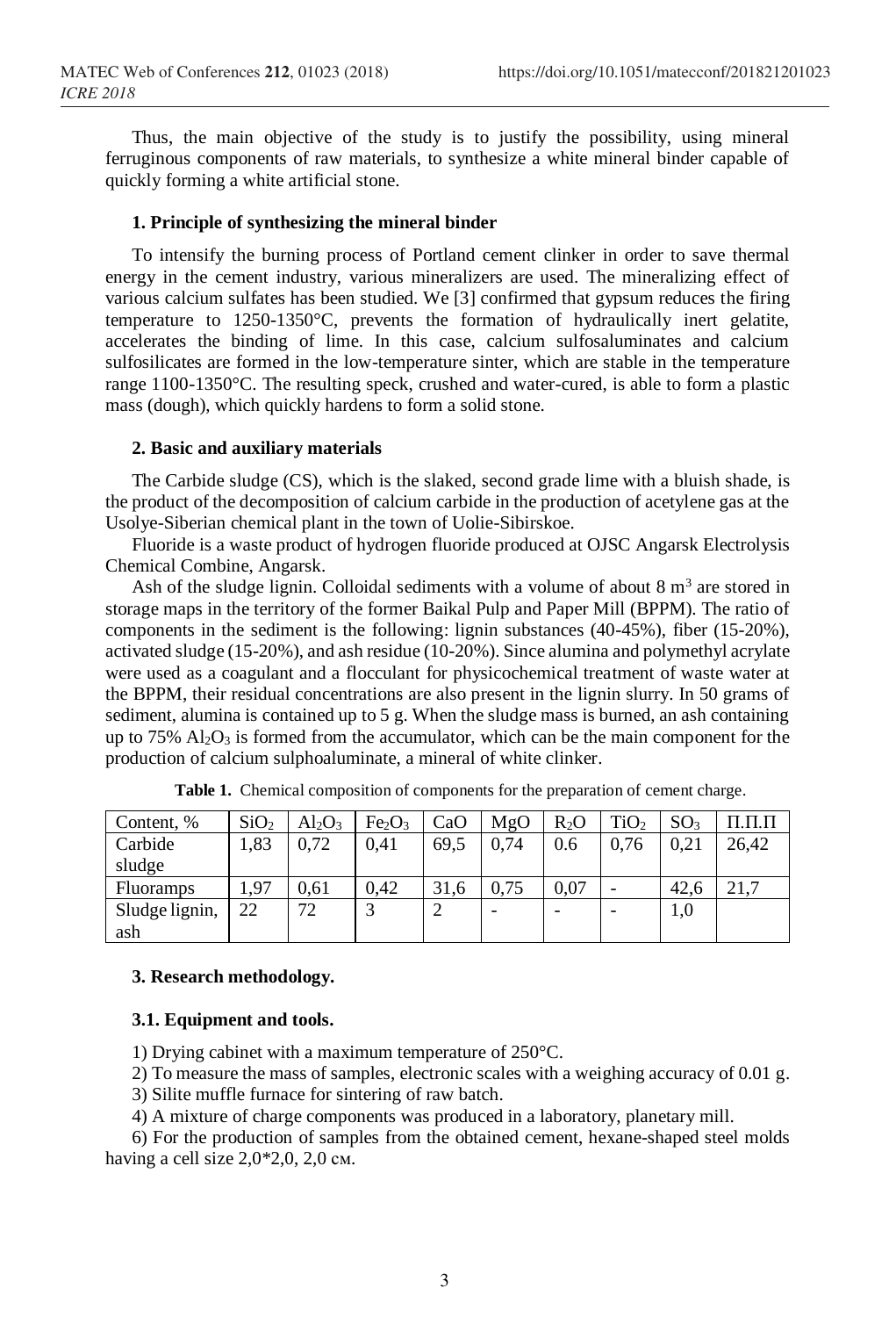7) The maturing of the hardening samples was carried out both in a chamber having a constant humidity of 100% and a temperature of 22°C and in a chamber with a hydraulic seal.

8) The strength of the solidified samples was determined by means of hydraulic presses of the brand Compression Testing Machine of the ИП-6012-1000-1 type.

9) Photometer for measuring the reflection coefficient of an optical surface.

Whiteness of the white Portland cement is determined by the reflection coefficient in percent of the absolute scale.

#### **3.2. Description of the conditions and procedure for performing the experiment.**

3.2.1. The reflection coefficient is determined by means of a photometer (or similar devices), which is equipped with a photoelectric recording of the indicators and providing an allowable limit of the relative error of determination of not more than 1.5%.

3.2.2. As a standard for determining the reflection coefficient, a matt frosted glass of the MC-20 type with a reflection coefficient of not less than 95% is used, for which there must be a certificate issued in accordance with the established procedure.

3.2.3. To determine the reflection coefficient, a sample weighing not less than 0.1 kg being taken from a common sample is used. The sample is dried at the temperature of  $105\pm5\degree$ C for at least 1 hour. The dried cement is poured into the cuvette of the device so that the surface of the sample is somewhat convex. Then the sample is compacted by lightly shaking the cuvette, its surface is leveled flush with the top edge of the cuvette, manually pressing a glass plate with a smooth surface. The surface of the sample should be smooth and not have cracks and depressions.

3.2.4. The reflection coefficient is determined in parallel on three cement samples. The arithmetic mean of the three determinations, expressed as a percentage, is taken as the result of the determination, with an accuracy of 1%.

3.2.5. The whiteness is determined according to the instructions attached to the photometer, without applying light filters.

### **3 Results**

The cement being derived from low-iron raw materials has a light color. The average result of the whiteness ratio is 72%. This allows us to declare the receipt of white cement based waste industry in the Irkutsk region.

The grinding and mixing of the charge material and the clinker was carried out with the help of a planetary mill, which involves the ingress of iron Fe2O3 into the feed mixture, and hence it is possible to obtain the lightest cement by avoiding the ingress of iron into the clinker and the charge material.

| Sample No. | Compressive strength, MPa,<br>depending on the time per day | Reflection<br>coefficient, % |    |
|------------|-------------------------------------------------------------|------------------------------|----|
|            | 1 day                                                       | 3 day                        |    |
|            | 44,1                                                        |                              | 73 |
|            | 42,6                                                        |                              | 72 |
|            | 41,7                                                        |                              |    |
|            |                                                             | 52,7                         | 72 |
|            |                                                             | 51,9                         |    |
|            |                                                             | 53,                          |    |

**Table 2.** Average results from tested samples.